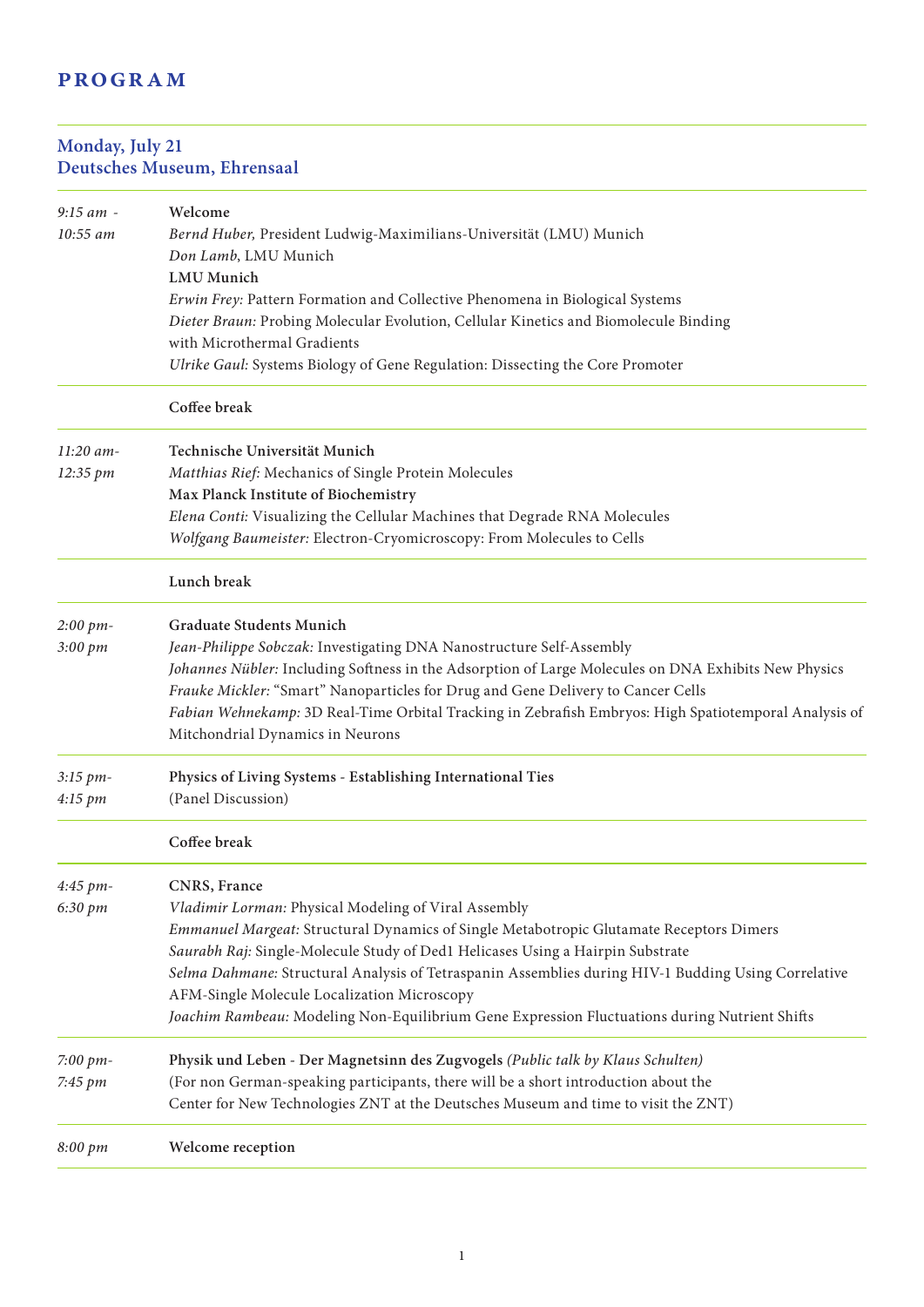## **Tuesday, July 22 Lecture Hall H030, Schellingstr. 4, LMU Physics Department**

| 8:30 am -<br>10:15 am | University of Maryland<br>Dave Thirumalai: Stepping Kinetics of Myosin Motors: Moving Forward, Backward, and Foot Stomping<br>Wolfgang Losert: Dynamic Contact Guidance of Migrating Cells<br>Arpita Upadhyaya: Forcing it on: the Dynamics of Signaling Activation in Immune Cells<br>Rachel Lee: Quantifying Collective Cell Migration during Cancer Progression<br>David Winogradoff: The Acetylation Landscape of the H4 Histone Tail<br>Huong Vu: All-atom Simulation of a Full Kinesin Docking Process                                                                                                                                                                                 |
|-----------------------|----------------------------------------------------------------------------------------------------------------------------------------------------------------------------------------------------------------------------------------------------------------------------------------------------------------------------------------------------------------------------------------------------------------------------------------------------------------------------------------------------------------------------------------------------------------------------------------------------------------------------------------------------------------------------------------------|
|                       | Christina Ketchum: Actin Dynamics and Calcium Signaling in B Cells Respond to Surface Topography                                                                                                                                                                                                                                                                                                                                                                                                                                                                                                                                                                                             |
|                       | Coffee break                                                                                                                                                                                                                                                                                                                                                                                                                                                                                                                                                                                                                                                                                 |
| 10:45 am -            | <b>Princeton University</b>                                                                                                                                                                                                                                                                                                                                                                                                                                                                                                                                                                                                                                                                  |
| 12:30 pm              | Thomas Gregor: Precision and Reproducibility in Development<br>Eric Smith: From Genome to Form: Measuring a Simple Mathematical Input-Output Relation for a 250-bp<br>regulatory DNA Element in the Drosophila Embryo<br>Sophie Zhang: Comparing Fungal Foraging Strategies via Simulation<br>Nikolay Ouzounov: The Effect of MreB Polymer Biophysics on Escherichia coli Cell Shape<br>Marina Feric: Nuclear Actin Counters Gravity during Cell Growth<br>Farzan Beroz: Physical Limits to Biomechanical Sensing                                                                                                                                                                            |
|                       | Lunch break                                                                                                                                                                                                                                                                                                                                                                                                                                                                                                                                                                                                                                                                                  |
| 1:30 pm               | Poster session: A - McGuinness                                                                                                                                                                                                                                                                                                                                                                                                                                                                                                                                                                                                                                                               |
| 2:30 pm -<br>4:15 pm  | Georgia Institute of Technology<br>Harold Kim: Probing Elastic Limit of DNA Bending<br>Flavio Fenton: Mapping the Complex Spatiotemporal Dynamics of Electrical Activations in the Heart<br>Curtis Balusek: Simulations of an Outer-Membrane Transporter in a Realistic Environment<br>Patrick Chang: Bottlebrush Swollen Pericellular Matrix Mediates Particle Transport to Cell<br>by Size and Charge<br>Bradford Taylor: A Hitchhiker's Guide to Coinfection: Ecology and Evolution of Virophage<br>Henry Astley: Cybernetic Sidewinders: Modulation of Orthogonal Body Waves Enables Versatile<br>Maneuverability<br>Patricia Yang: Duration of Urination Does not Change with Body Size |
|                       | Coffee break                                                                                                                                                                                                                                                                                                                                                                                                                                                                                                                                                                                                                                                                                 |
| 4:45 pm -<br>6:30 pm  | National University of Singapore<br>Chen Chen: An Introduction to Cryo-Electron Tomography<br>Lu Gan: Applications of Electron Cryotomography<br>Utkur Mirsaidov: Nanoscale Dynamics in Ultrathin Liquids Visualized with TEM<br>Nirmalya Bag: Imaging Fluorescence Correlation Spectroscopy Investigates Biomolecular Dynamics and<br>Organization in 2D and 3D<br>Sin Yi Lee: Regulation of Bacterial DNA Packaging in Stationary Phase by Competitive DNA Binding of Dps<br>and IHF                                                                                                                                                                                                       |
| 8:00 pm               | Conference dinner (Augustiner Restaurant, Neuhauser Str. 27 - Weißer Saal, first floor)                                                                                                                                                                                                                                                                                                                                                                                                                                                                                                                                                                                                      |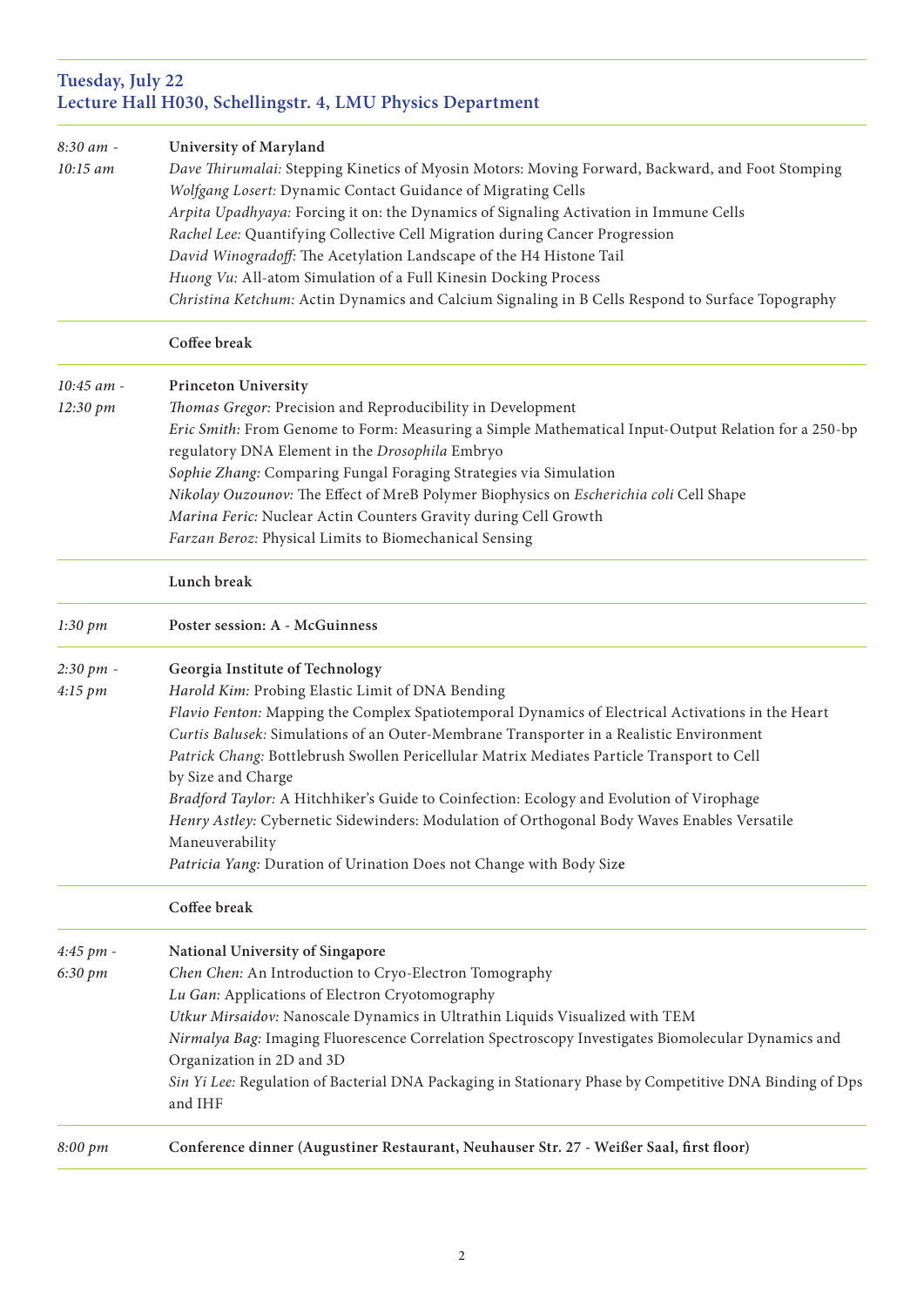#### **Wednesday, July 23 Lecture Hall H030, Schellingstr. 4, LMU Physics Department**

| 8:30 am -             | Harvard University                                                                                        |
|-----------------------|-----------------------------------------------------------------------------------------------------------|
| 10:15 am              | Erel Levine: Pathogen Avoidance by Worms as a Collective Behavior                                         |
|                       | Evgeni Frenkel: Competitive Coexistence on Shared Resources Evolves due to Crowded Growth                 |
|                       | Matthew Berck: Reconstructing and Visualizing the First Relay of the Drosophila Larva Olfactory System    |
|                       | Lucy Eunju Lee: Gene Regulatory Network Modeling Dynamic Host-Pathogen Interaction of                     |
|                       | Caenorhabditis elegans and Pseudomonas aeruginosa                                                         |
|                       | Alyssa Wilson: Quantifying Synaptic Reorganization in the Developing Cerebellum Using Serial-Section      |
|                       | Scanning Electron Microscopy Data                                                                         |
|                       | Coffee break                                                                                              |
| 10:45 am -            | Weizmann Institute of Science / Ben-Gurion University of the Negev                                        |
| 12:30 pm              | Eyal Nir: Fast and Efficient DNA Based Molecular Motors Assisted by Microfluidics and Single-Molecule     |
|                       | Fluorescence                                                                                              |
|                       | Ed Bayer: Cellulosomes - A Structurally Robust Multi-Protein Platform for Broad Nanotechnological         |
|                       | Application                                                                                               |
|                       | Constantin Schöler: Ultrastable Cellulosome-Adhesion Complex Tightens under Load                          |
|                       | Anders Barth: Conformational Dynamics in Designer Cellulosomes Studied by Single-Pair FRET                |
|                       | with MFD-PIE                                                                                              |
|                       | Dan Bracha: Direct Observations on Protein-DNA Interactions in Dense and Segregated DNA Phases            |
|                       | Lunch & cultural program                                                                                  |
| $2:00~pm$ -           | <b>Guided City Tour</b>                                                                                   |
| 4:00~pm               | Meeting Point: Marienplatz, Fischbrunnen                                                                  |
|                       | Transportation: underground lines U3 and U6 to Marienplatz                                                |
| $2:00~pm$ -           | <b>Guided Bike City Tour</b>                                                                              |
| $\approx$ 5:00 pm     | Meeting Point: Marienplatz, Fischbrunnen                                                                  |
|                       | Transportation: underground lines U3 and U6 to Marienplatz                                                |
|                       | Bikes will be provided by the guides at Marienplatz.                                                      |
| $1:30 \; pm -$        | Isar Rafting Tour Lenggries - Bad Tölz                                                                    |
| $\approx 8:00 \;pm m$ | Meeting Point: Schellingstr. 4, lobby                                                                     |
|                       | Transportation: underground lines U3/U6 to Odeonsplatz, change to U4/U5 to Munich main station,           |
|                       | Regional train (BOB): departure from Munich 2:05 pm (platform 27-36), arrival in Lenggries 3:11 pm        |
|                       | Departure from Bad Tölz 6:48 pm/7:48 pm/8:48 pm, arrival in Munich 7:54 pm/8:54 pm/9:54 pm                |
|                       | BOB tickets will be provided.                                                                             |
|                       | Please wear casual clothes and shoes that can cope with some splash water. Spare shoes are recommended.   |
|                       | Soft drinks and beer can be purchased on the rafting boats, but you might want to bring a snack with you. |
|                       |                                                                                                           |